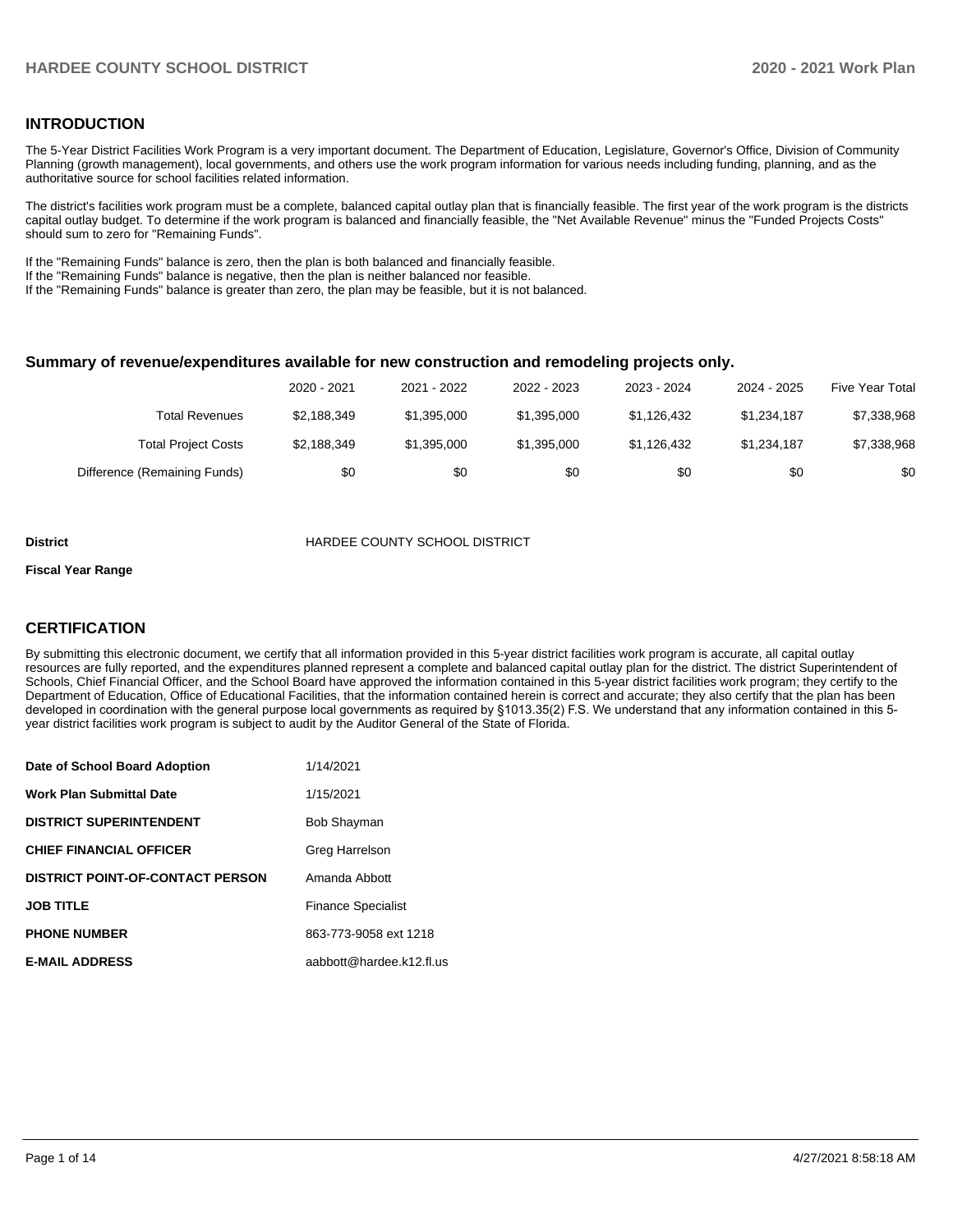# **Expenditures**

## **Expenditure for Maintenance, Repair and Renovation from 1.50-Mills and PECO**

Annually, prior to the adoption of the district school budget, each school board must prepare a tentative district facilities work program that includes a schedule of major repair and renovation projects necessary to maintain the educational and ancillary facilities of the district.

| Item                                          | 2020 - 2021<br><b>Actual Budget</b> | 2021 - 2022<br>Projected | 2022 - 2023<br>Projected | 2023 - 2024<br>Projected | 2024 - 2025<br>Projected | <b>Total</b> |
|-----------------------------------------------|-------------------------------------|--------------------------|--------------------------|--------------------------|--------------------------|--------------|
| <b>HVAC</b>                                   | \$0                                 | \$0                      | \$0                      | \$0                      | \$0                      | \$0          |
| Locations: No Locations for this expenditure. |                                     |                          |                          |                          |                          |              |
| Flooring                                      | \$0                                 | \$0                      | \$0                      | \$0                      | \$0                      | \$0          |
| Locations: No Locations for this expenditure. |                                     |                          |                          |                          |                          |              |
| Roofing                                       | \$0                                 | \$0                      | \$0                      | \$0                      | \$0                      | \$0          |
| Locations: No Locations for this expenditure. |                                     |                          |                          |                          |                          |              |
| Safety to Life                                | \$0                                 | \$0                      | \$0                      | \$0                      | \$0                      | \$0          |
| Locations: No Locations for this expenditure. |                                     |                          |                          |                          |                          |              |
| Fencing                                       | \$0                                 | \$0                      | \$0                      | \$0                      | \$0                      | \$0          |
| Locations: No Locations for this expenditure. |                                     |                          |                          |                          |                          |              |
| Parking                                       | \$0                                 | \$0                      | \$0                      | \$0                      | \$0                      | \$0          |
| Locations: No Locations for this expenditure. |                                     |                          |                          |                          |                          |              |
| Electrical                                    | \$0                                 | \$0                      | \$0                      | \$0                      | \$0                      | \$0          |
| Locations: No Locations for this expenditure. |                                     |                          |                          |                          |                          |              |
| Fire Alarm                                    | \$0                                 | \$0                      | \$0                      | \$0                      | \$0                      | \$0          |
| Locations: No Locations for this expenditure. |                                     |                          |                          |                          |                          |              |
| Telephone/Intercom System                     | \$0                                 | \$0                      | \$0                      | \$0                      | \$0                      | \$0          |
| Locations: No Locations for this expenditure. |                                     |                          |                          |                          |                          |              |
| <b>Closed Circuit Television</b>              | \$0                                 | \$0                      | \$0                      | \$0                      | \$0                      | \$0          |
| Locations: No Locations for this expenditure. |                                     |                          |                          |                          |                          |              |
| Paint                                         | \$0                                 | \$0                      | \$0                      | \$0                      | \$0                      | \$0          |
| Locations: No Locations for this expenditure. |                                     |                          |                          |                          |                          |              |
| Maintenance/Repair                            | \$0                                 | \$0                      | \$0                      | \$0                      | \$0                      | \$0          |
| Locations: No Locations for this expenditure. |                                     |                          |                          |                          |                          |              |
| <b>Sub Total:</b>                             | \$0                                 | \$0                      | \$0                      | \$0                      | \$0                      | \$0          |
|                                               |                                     |                          |                          |                          |                          |              |
| PECO Maintenance Expenditures                 | \$0 <sub>l</sub>                    | \$0                      | \$0                      | \$0                      | \$0                      | \$0          |

| <b>DECO</b>              | $\sim$ | ሖ | $\sim$ | ሶስ | ົ      | ሖ- |
|--------------------------|--------|---|--------|----|--------|----|
| laintenance Expenditures | υU     | w | ັບບ    | υU | w.     | ພ  |
| 1.50 Mill Sub Total:     | $\sim$ | ጡ | $\sim$ | ጦ  | $\sim$ | ົ  |
|                          | υŒ     | w | w      | υU | w.     | w  |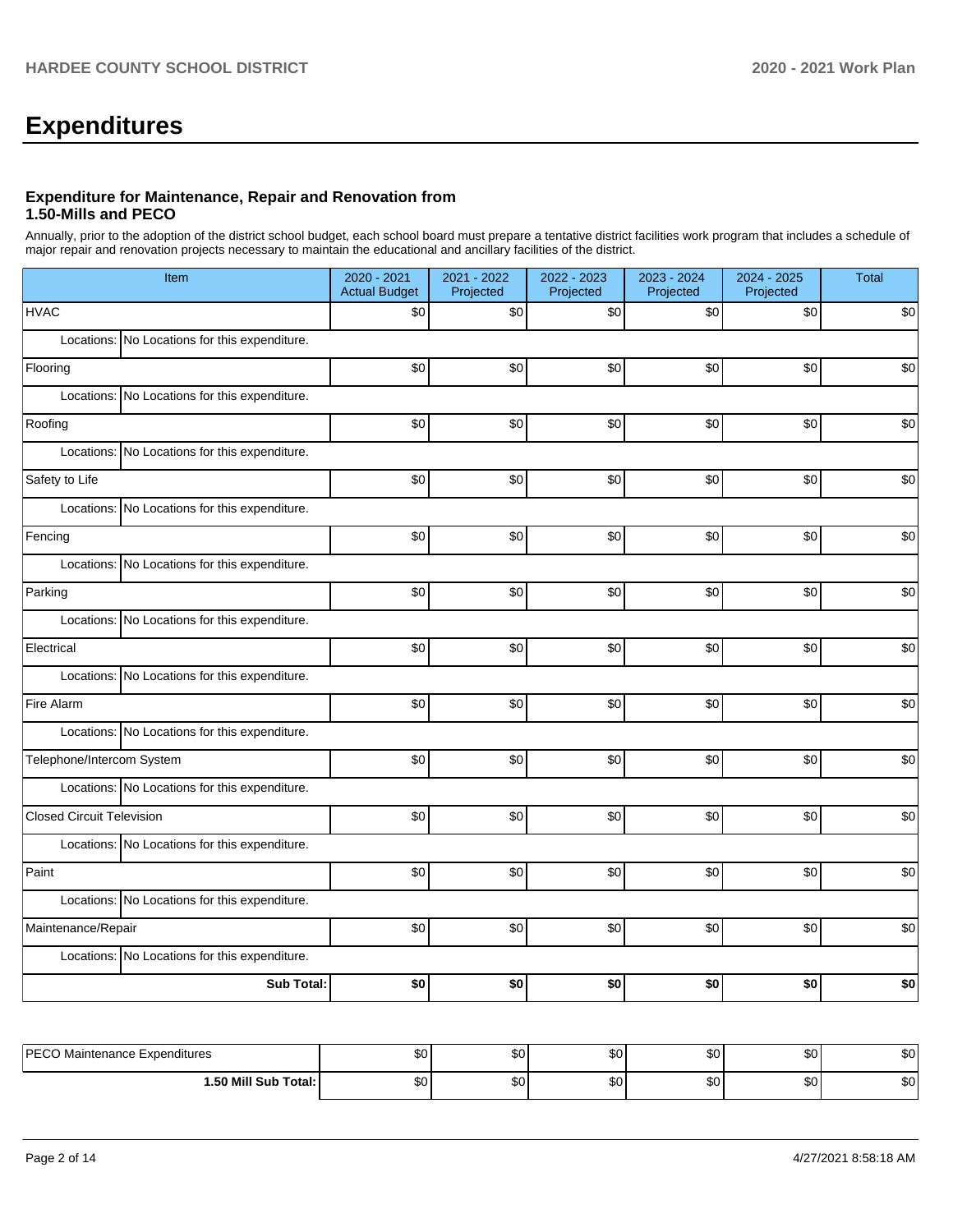No items have been specified.

| отан | бΩ | -111 | ъu | œ<br>-ын |  |
|------|----|------|----|----------|--|
|      |    |      |    |          |  |

## **Local 1.50 Mill Expenditure For Maintenance, Repair and Renovation**

Anticipated expenditures expected from local funding sources over the years covered by the current work plan.

| Item                                                                        | 2020 - 2021<br><b>Actual Budget</b> | 2021 - 2022<br>Projected | 2022 - 2023<br>Projected | 2023 - 2024<br>Projected | 2024 - 2025<br>Projected | <b>Total</b> |
|-----------------------------------------------------------------------------|-------------------------------------|--------------------------|--------------------------|--------------------------|--------------------------|--------------|
| Remaining Maint and Repair from 1.5 Mills                                   | \$0                                 | \$0                      | \$0                      | \$0                      | \$0                      | \$0          |
| Maintenance/Repair Salaries                                                 | \$0                                 | \$0                      | \$0                      | \$0                      | \$0                      | \$0          |
| <b>School Bus Purchases</b>                                                 | \$245,260                           | \$250,000                | \$250,000                | \$375,000                | \$375,000                | \$1,495,260  |
| <b>Other Vehicle Purchases</b>                                              | \$150,322                           | \$25,000                 | \$25,000                 | \$25,000                 | \$25,000                 | \$250,322    |
| <b>Capital Outlay Equipment</b>                                             | \$528,245                           | \$300,000                | \$300,000                | \$300,000                | \$300,000                | \$1,728,245  |
| Rent/Lease Payments                                                         | \$0                                 | \$0                      | \$0                      | \$0                      | \$0                      | \$0          |
| <b>COP Debt Service</b>                                                     | \$0                                 | \$0                      | \$0                      | \$0                      | \$0                      | \$0          |
| Rent/Lease Relocatables                                                     | \$23,300                            | \$23,675                 | \$23,675                 | \$25,000                 | \$25,000                 | \$120,650    |
| <b>Environmental Problems</b>                                               | \$0                                 | \$0                      | \$0                      | \$0                      | \$0                      | \$0          |
| s.1011.14 Debt Service                                                      | \$0                                 | \$0                      | \$0                      | \$0                      | \$0                      | \$0          |
| <b>Special Facilities Construction Account</b>                              | \$0                                 | \$0                      | \$0                      | \$0                      | \$0                      | \$0          |
| Premiums for Property Casualty Insurance - 1011.71<br>(4a,b)                | \$340,969                           | \$325,000                | \$325,000                | \$325,000                | \$325,000                | \$1,640,969  |
| Qualified School Construction Bonds (QSCB)                                  | \$0                                 | \$0                      | \$0                      | \$0                      | \$0                      | \$0          |
| Qualified Zone Academy Bonds (QZAB)                                         | \$0                                 | \$0                      | \$0                      | \$0                      | \$0                      | \$0          |
| HVAC renovations as needed                                                  | \$103,411                           | \$63,000                 | \$63,000                 | \$100,000                | \$100,000                | \$429,411    |
| Flooring                                                                    | \$22,356                            | \$20,000                 | \$20,000                 | \$20,000                 | \$20,000                 | \$102,356    |
| Renovate old Jr. High                                                       | \$0                                 | \$25,000                 | \$25,000                 | \$25,000                 | \$25,000                 | \$100,000    |
| Allowable transfer to GF for maint, repairs                                 | \$675,731                           | \$675,000                | \$675,000                | \$675,000                | \$675,000                | \$3,375,731  |
| VOIP phone system upgrade as needed                                         | \$42,381                            | \$0                      | \$0                      | \$0                      | \$0                      | \$42,381     |
| Generator for District IT and Transportation                                | \$40,000                            | \$0                      | \$0                      | \$0                      | \$0                      | \$40,000     |
| Playground equipment at Wauchula Elem, N.<br>Wauchula Elem and Hilltop Elem | \$84,762                            | \$0                      | \$0                      | \$0                      | \$0                      | \$84,762     |
| <b>Local Expenditure Totals:</b>                                            | \$2,256,737                         | \$1,706,675              | \$1,706,675              | \$1,870,000              | \$1,870,000              | \$9,410,087  |

# **Revenue**

## **1.50 Mill Revenue Source**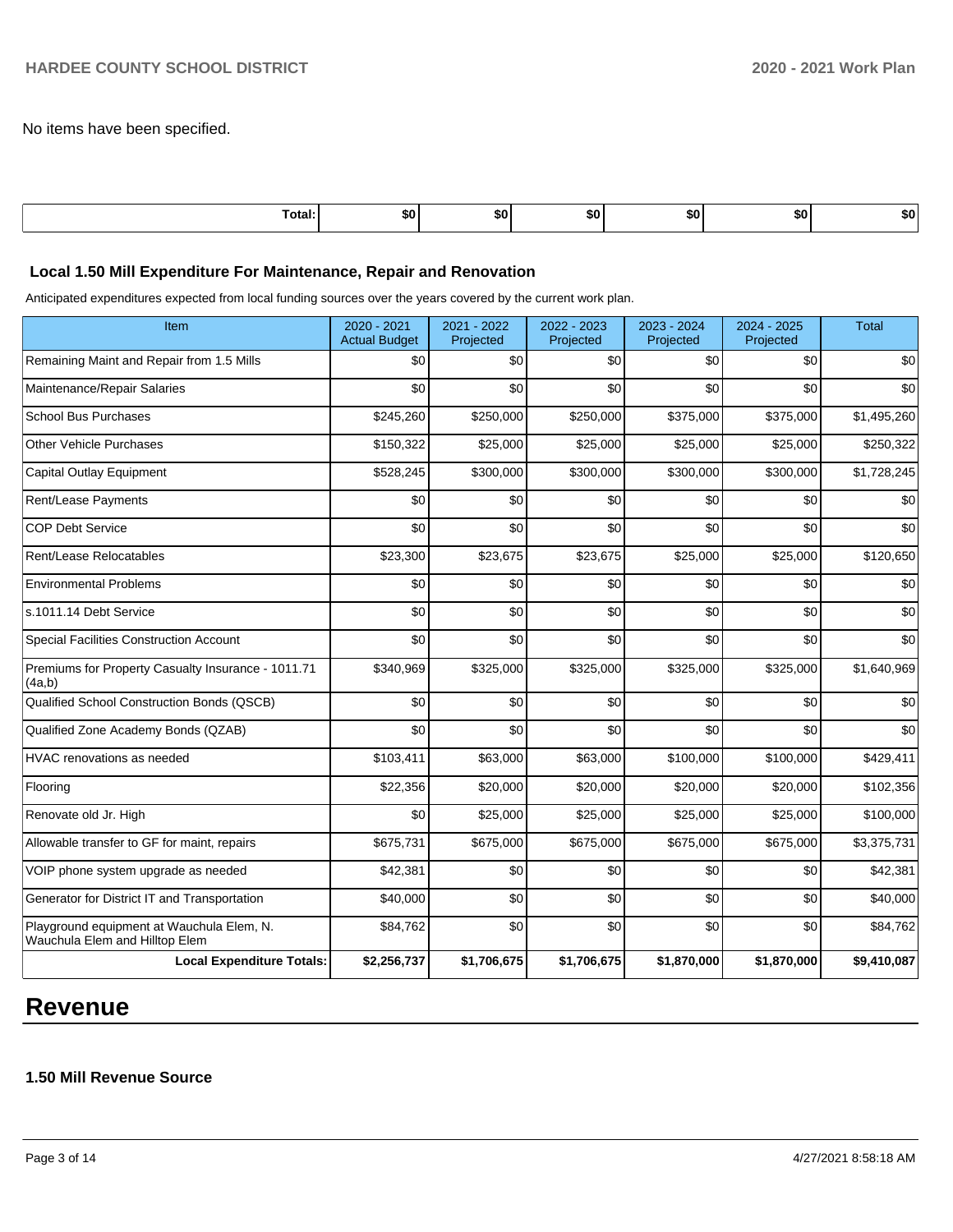Schedule of Estimated Capital Outlay Revenue from each currently approved source which is estimated to be available for expenditures on the projects included in the tentative district facilities work program. All amounts are NET after considering carryover balances, interest earned, new COP's, 1011.14 and 1011.15 loans, etc. Districts cannot use 1.5-Mill funds for salaries except for those explicitly associated with maintenance/repair projects. (1011.71 (5), F.S.)

| Item                                                                                | Fund | $2020 - 2021$<br><b>Actual Value</b> | $2021 - 2022$<br>Projected | $2022 - 2023$<br>Projected | $2023 - 2024$<br>Projected | $2024 - 2025$<br>Projected | Total           |
|-------------------------------------------------------------------------------------|------|--------------------------------------|----------------------------|----------------------------|----------------------------|----------------------------|-----------------|
| (1) Non-exempt property<br>lassessed valuation                                      |      | \$1,820,826,339                      | \$1,871,485,728            | \$1,931,540,743            | \$1,998,996,462            | \$2,073,826,706            | \$9,696,675,978 |
| $(2)$ The Millage projected for<br>discretionary capital outlay per<br>ls.1011.71   |      | 1.50                                 | .50 <sub>1</sub>           | 1.50                       | 1.50                       | 1.50 <sub>1</sub>          |                 |
| $(3)$ Full value of the 1.50-Mill<br>discretionary capital outlay per<br>ls.1011.71 |      | \$3,058,988                          | \$3.144.096                | \$3,244,988                | \$3,358,314                | \$3,484,029                | \$16,290,415    |
| $(4)$ Value of the portion of the 1.50<br>-Mill ACTUALLY levied                     | 370  | \$2,621,990                          | \$2,694,939                | \$2,781,419                | \$2,878,555                | \$2,986,310                | \$13,963,213    |
| $(5)$ Difference of lines $(3)$ and $(4)$                                           |      | \$436,998                            | \$449,157                  | \$463,569                  | \$479,759                  | \$497,719                  | \$2,327,202     |

## **PECO Revenue Source**

The figure in the row designated "PECO Maintenance" will be subtracted from funds available for new construction because PECO maintenance dollars cannot be used for new construction.

| Item                                 | Fund | $2020 - 2021$<br><b>Actual Budget</b> | 2021 - 2022<br>Projected | $2022 - 2023$<br>Projected | 2023 - 2024<br>Projected | $2024 - 2025$<br>Projected | Total            |
|--------------------------------------|------|---------------------------------------|--------------------------|----------------------------|--------------------------|----------------------------|------------------|
| <b>IPECO New Construction</b>        | 340  | \$0                                   | \$٥Ι                     | \$0                        | \$0                      | \$0                        | \$0              |
| <b>PECO Maintenance Expenditures</b> |      | \$0                                   | \$٥Ι                     | \$0                        | \$0 <sub>1</sub>         | \$0                        | \$0 <sub>1</sub> |
|                                      |      | \$0                                   | \$0                      | \$0                        | \$0                      | \$0                        | \$0              |

## **CO & DS Revenue Source**

Revenue from Capital Outlay and Debt Service funds.

| <b>Item</b>                              | Fund | $2020 - 2021$<br><b>Actual Budget</b> | 2021 - 2022<br>Projected | 2022 - 2023<br>Projected | $2023 - 2024$<br>Projected | $2024 - 2025$<br>Projected | Total     |
|------------------------------------------|------|---------------------------------------|--------------------------|--------------------------|----------------------------|----------------------------|-----------|
| CO & DS Cash Flow-through<br>Distributed | 360  | \$111,451                             | \$111.451                | \$111,451                | \$111.451                  | \$111,451                  | \$557,255 |
| CO & DS Interest on<br>Undistributed CO  | 360  | \$5,426                               | \$5,426                  | \$5,426                  | \$5.426                    | \$5,426                    | \$27,130  |
|                                          |      | \$116.877                             | \$116,877                | \$116,877                | \$116.877                  | \$116,877                  | \$584,385 |

### **Fair Share Revenue Source**

Nothing reported for this section. All legally binding commitments for proportionate fair-share mitigation for impacts on public school facilities must be included in the 5-year district work program.

## **Sales Surtax Referendum**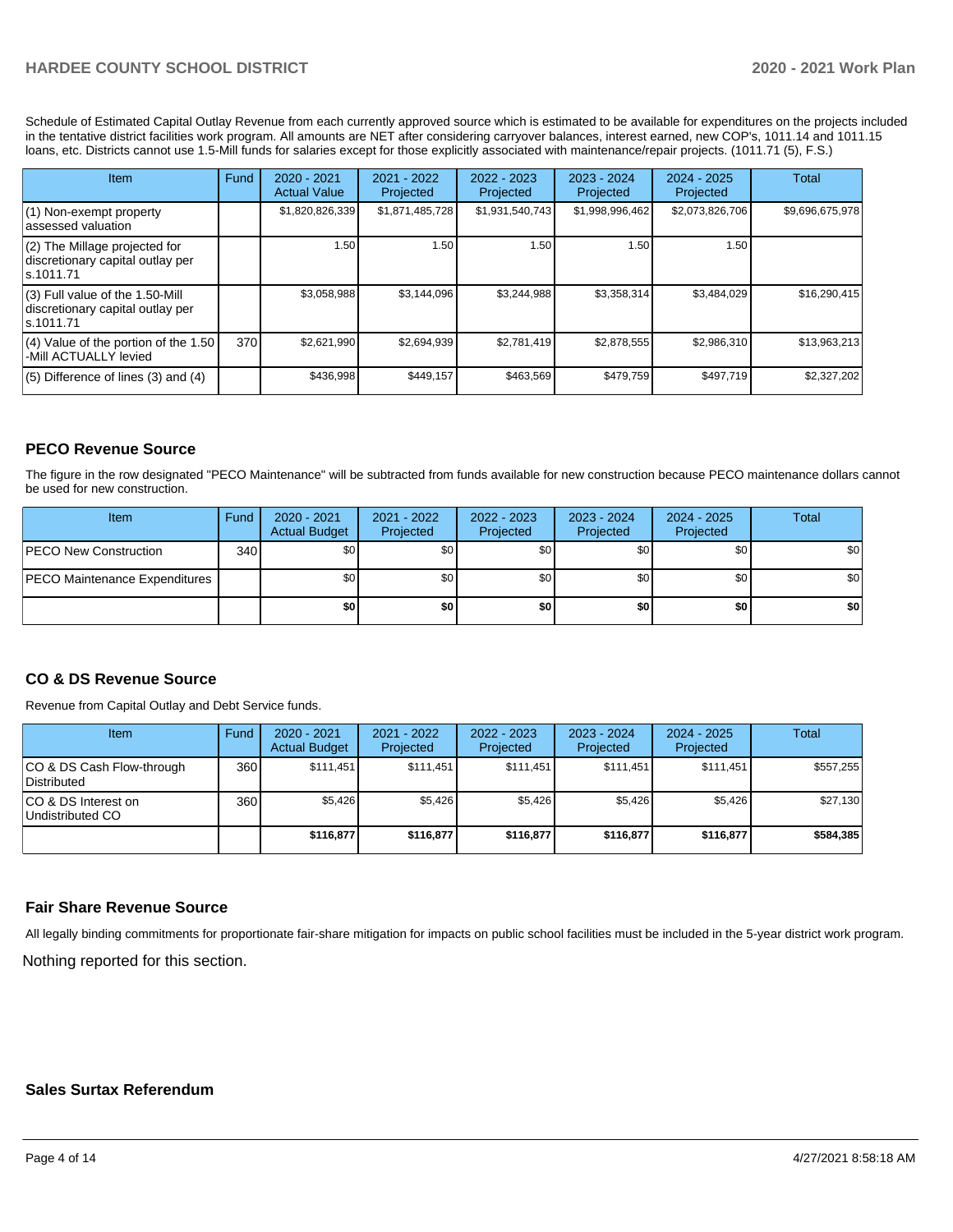Specific information about any referendum for a 1-cent or ½-cent surtax referendum during the previous year.

**Did the school district hold a surtax referendum during the past fiscal year 2019 - 2020?**

No

## **Additional Revenue Source**

Any additional revenue sources

| Item                                                                                                                      | 2020 - 2021<br><b>Actual Value</b> | 2021 - 2022<br>Projected | 2022 - 2023<br>Projected | 2023 - 2024<br>Projected | 2024 - 2025<br>Projected | <b>Total</b> |
|---------------------------------------------------------------------------------------------------------------------------|------------------------------------|--------------------------|--------------------------|--------------------------|--------------------------|--------------|
| Proceeds from a s.1011.14/15 F.S. Loans                                                                                   | \$0                                | \$0                      | \$0                      | \$0                      | \$0                      | \$0          |
| District Bonds - Voted local bond<br>referendum proceeds per s.9, Art VII<br><b>State Constitution</b>                    | \$0                                | \$0                      | \$0                      | \$0                      | \$0                      | \$0          |
| Proceeds from Special Act Bonds                                                                                           | \$0                                | \$0                      | \$0                      | \$0                      | \$0                      | \$0          |
| Estimated Revenue from CO & DS Bond<br>Sale                                                                               | \$0                                | \$0                      | \$0                      | \$0                      | \$0                      | \$0          |
| Proceeds from Voted Capital<br>Improvements millage                                                                       | \$0                                | \$0                      | \$0                      | \$0                      | \$0                      | \$0          |
| Other Revenue for Other Capital Projects                                                                                  | \$297,653                          | \$0                      | \$0                      | \$0                      | \$0                      | \$297,653    |
| Proceeds from 1/2 cent sales surtax<br>authorized by school board                                                         | \$0                                | \$0                      | \$0                      | \$0                      | \$0                      | \$0          |
| Proceeds from local governmental<br>infrastructure sales surtax                                                           | \$0                                | \$0                      | \$0                      | \$0                      | \$0                      | \$0          |
| Proceeds from Certificates of<br>Participation (COP's) Sale                                                               | \$0                                | \$0                      | \$0                      | \$0                      | \$0                      | \$0          |
| Classrooms First Bond proceeds amount<br>authorized in FY 1997-98                                                         | \$0                                | \$0                      | \$0                      | \$0                      | \$0                      | \$0          |
| Classrooms for Kids                                                                                                       | \$0                                | \$0                      | \$0                      | \$0                      | \$0                      | \$0          |
| <b>District Equity Recognition</b>                                                                                        | \$0                                | \$0                      | \$0                      | \$0                      | \$0                      | \$0          |
| <b>Federal Grants</b>                                                                                                     | \$0                                | \$0                      | \$0                      | \$0                      | \$0                      | \$0          |
| Proportionate share mitigation (actual<br>cash revenue only, not in kind donations)                                       | \$0                                | \$0                      | \$0                      | \$0                      | \$0                      | \$0          |
| Impact fees received                                                                                                      | \$0                                | \$0                      | \$0                      | \$0                      | \$0                      | \$0          |
| Private donations                                                                                                         | \$0                                | \$0                      | \$0                      | \$0                      | \$0                      | \$0          |
| Grants from local governments or not-for-<br>profit organizations                                                         | \$998,929                          | \$0                      | \$0                      | \$0                      | \$0                      | \$998,929    |
| Interest, Including Profit On Investment                                                                                  | \$900                              | \$1,000                  | \$1,000                  | \$1,000                  | \$1,000                  | \$4,900      |
| Revenue from Bonds pledging proceeds<br>from 1 cent or 1/2 cent Sales Surtax                                              | \$0                                | \$0                      | \$0                      | \$0                      | \$0                      | \$0          |
| <b>Total Fund Balance Carried Forward</b>                                                                                 | \$408,737                          | \$288,859                | \$202,379                | \$0                      | \$0                      | \$899,975    |
| General Capital Outlay Obligated Fund<br><b>Balance Carried Forward From Total</b><br><b>Fund Balance Carried Forward</b> | \$0                                | \$0                      | \$0                      | \$0                      | \$0                      | \$0          |
| <b>Special Facilities Construction Account</b>                                                                            | \$0                                | \$0                      | \$0                      | \$0                      | \$0                      | \$0          |
| One Cent - 1/2 Cent Sales Surtax Debt<br>Service From Total Fund Balance Carried<br>Forward                               | \$0                                | \$0                      | \$0                      | \$0                      | \$0                      | \$0          |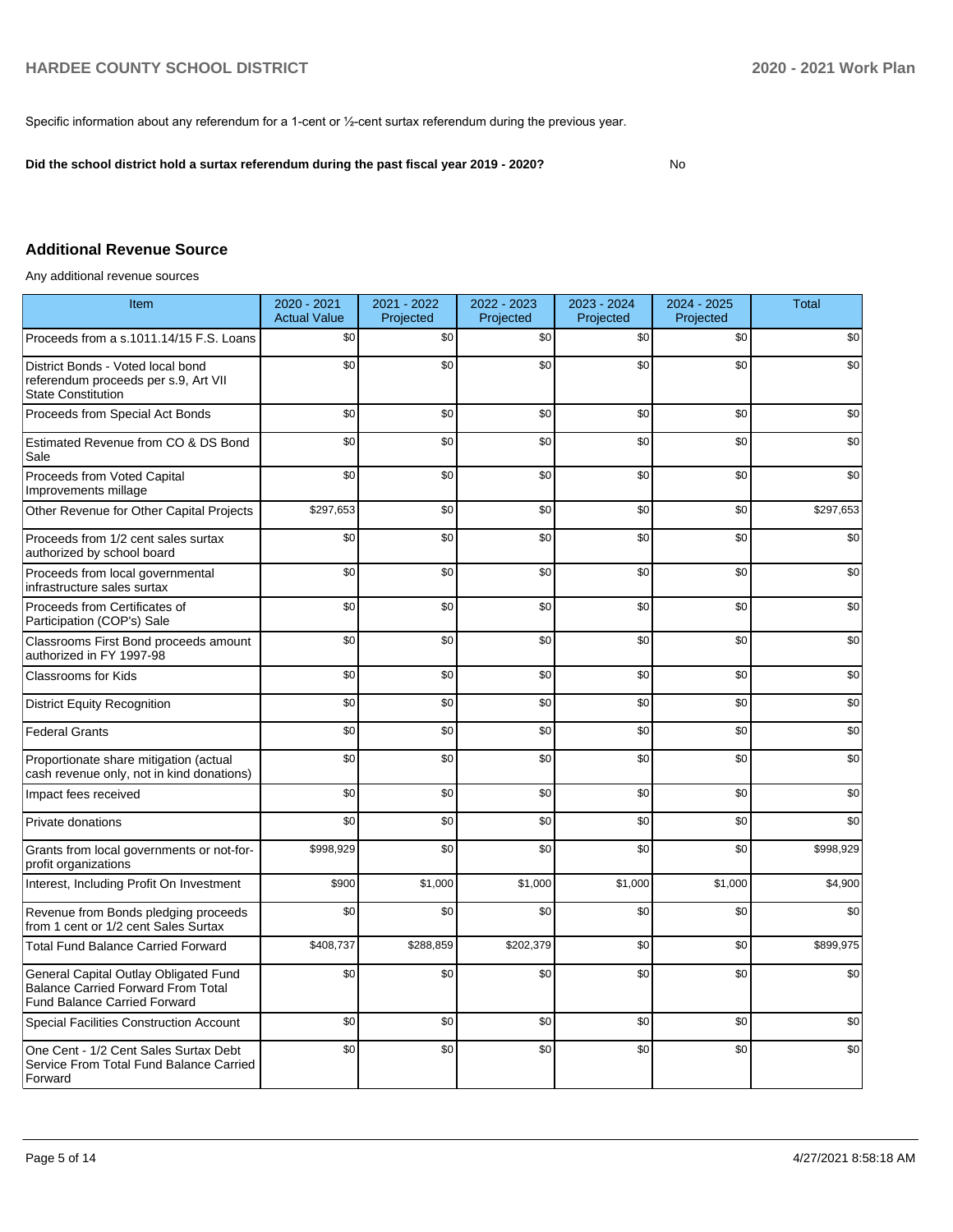| Capital Outlay Projects Funds Balance<br>Carried Forward From Total Fund<br><b>Balance Carried Forward</b> | SO I        | \$0       | \$0       | \$0     | \$0     | \$0         |
|------------------------------------------------------------------------------------------------------------|-------------|-----------|-----------|---------|---------|-------------|
| <b>Subtotal</b>                                                                                            | \$1.706.219 | \$289.859 | \$203,379 | \$1.000 | \$1.000 | \$2,201,457 |

## **Total Revenue Summary**

| <b>Item Name</b>                                                  | $2020 - 2021$<br><b>Budget</b> | $2021 - 2022$<br><b>Projected</b> | 2022 - 2023<br>Projected | 2023 - 2024<br>Projected | 2024 - 2025<br>Projected | <b>Five Year Total</b> |
|-------------------------------------------------------------------|--------------------------------|-----------------------------------|--------------------------|--------------------------|--------------------------|------------------------|
| Local 1.5 Mill Discretionary Capital Outlay<br>l Revenue          | \$2,621,990                    | \$2,694,939                       | \$2,781,419              | \$2,878,555              | \$2,986,310              | \$13,963,213           |
| <b>PECO</b> and 1.5 Mill Maint and Other 1.5<br>Mill Expenditures | (\$2,256,737)                  | (\$1,706,675)                     | (\$1,706,675)            | (\$1,870,000)            | (\$1,870,000)            | (\$9,410,087)          |
| <b>PECO Maintenance Revenue</b>                                   | \$0                            | \$0                               | \$0                      | \$0                      | \$0                      | \$0                    |
| <b>Available 1.50 Mill for New</b><br><b>Construction</b>         | \$365,253                      | \$988.264                         | \$1,074,744              | \$1,008,555              | \$1,116,310              | \$4,553,126            |

| <b>Item Name</b>                      | 2020 - 2021<br><b>Budget</b> | $2021 - 2022$<br>Projected | 2022 - 2023<br>Projected | 2023 - 2024<br>Projected | $2024 - 2025$<br>Projected | <b>Five Year Total</b> |
|---------------------------------------|------------------------------|----------------------------|--------------------------|--------------------------|----------------------------|------------------------|
| ICO & DS Revenue                      | \$116,877                    | \$116,877                  | \$116,877                | \$116,877                | \$116,877                  | \$584,385              |
| <b>IPECO New Construction Revenue</b> | \$0                          | \$0                        | \$0                      | \$0                      | \$0                        | \$0                    |
| Other/Additional Revenue              | \$1,706,219                  | \$289,859                  | \$203,379                | \$1,000                  | \$1,000                    | \$2,201,457            |
| <b>Total Additional Revenue</b>       | \$1,823,096                  | \$406.736                  | \$320,256                | \$117,877                | \$117.877                  | \$2,785,842            |
| <b>Total Available Revenue</b>        | \$2,188,349                  | \$1,395,000                | \$1,395,000              | \$1,126,432              | \$1,234,187                | \$7,338,968            |

# **Project Schedules**

## **Capacity Project Schedules**

A schedule of capital outlay projects necessary to ensure the availability of satisfactory classrooms for the projected student enrollment in K-12 programs.

|                            |                                     | <b>Planned Cost:</b>     | \$0         | \$900,000   | \$900,000   | \$0           | \$0           | \$1,800,000     |        |
|----------------------------|-------------------------------------|--------------------------|-------------|-------------|-------------|---------------|---------------|-----------------|--------|
|                            |                                     |                          |             |             |             |               |               |                 |        |
|                            |                                     | Gross Sq Ft:             | 0           |             |             |               | 10,800        | 10,800          |        |
|                            |                                     | <b>Total Classrooms:</b> | 0           |             |             |               | 9             | g               |        |
|                            |                                     | <b>Student Stations:</b> | 0           |             |             |               | 225           | 225             |        |
| 10 room addition           | <b>HARDEE SENIOR</b><br><b>HIGH</b> | Planned<br>Cost:         | \$0         | \$900,000   | \$900,000   | \$0           | \$0           | \$1,800,000 Yes |        |
| <b>Project Description</b> | Location                            |                          | 2020 - 2021 | 2021 - 2022 | 2022 - 2023 | $2023 - 2024$ | $2024 - 2025$ | Total           | Funded |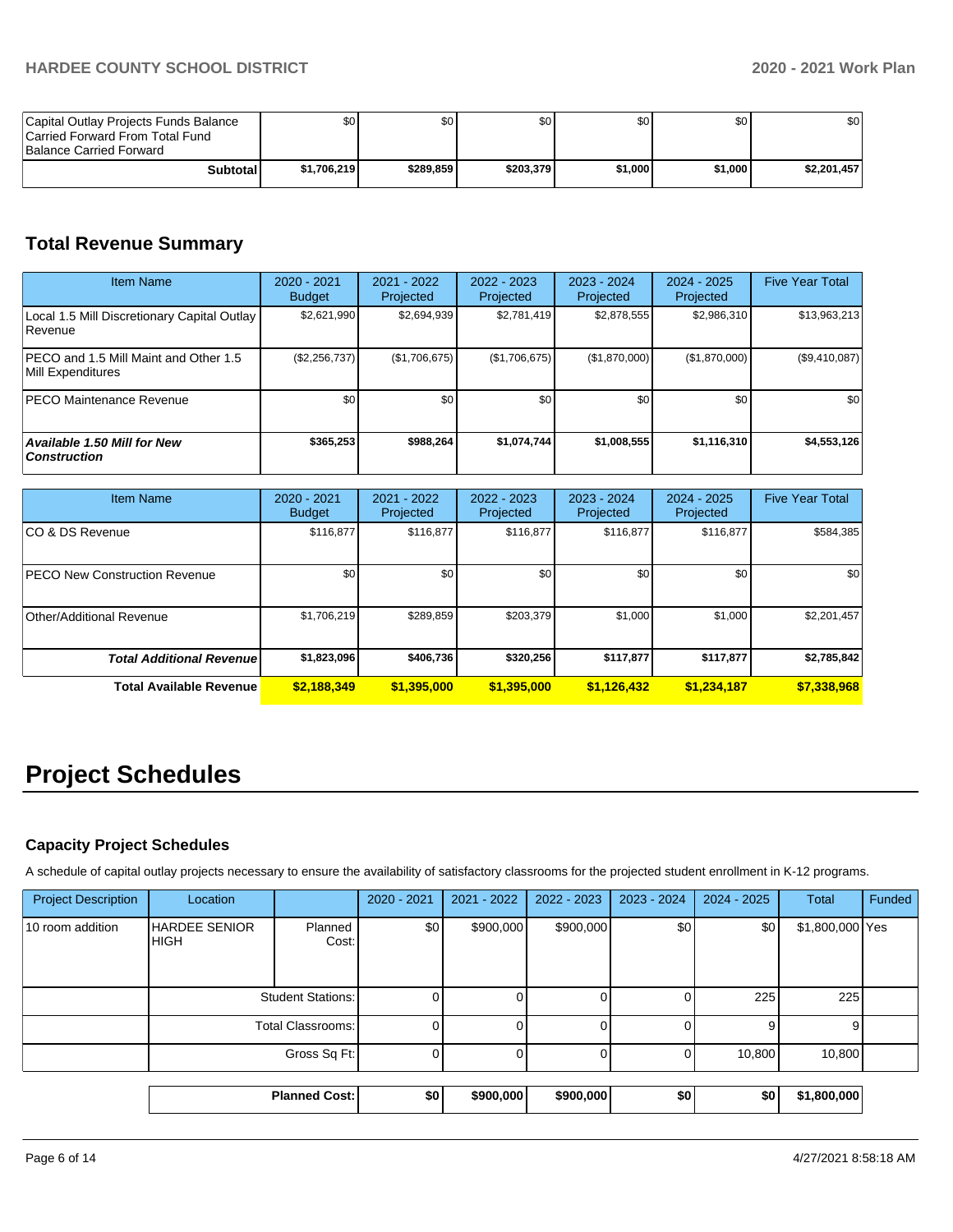| <b>Student Stations:</b> |  |   | 225    | 225    |
|--------------------------|--|---|--------|--------|
| <b>Total Classrooms:</b> |  |   |        | 9      |
| Gross Sq Ft:             |  | u | 10,800 | 10,800 |

## **Other Project Schedules**

Major renovations, remodeling, and additions of capital outlay projects that do not add capacity to schools.

| <b>Project Description</b>                                                                           | Location                                                                   | 2020 - 2021<br><b>Actual Budget</b> | 2021 - 2022<br>Projected | 2022 - 2023<br>Projected | 2023 - 2024<br>Projected | $2024 - 2025$<br>Projected | <b>Total</b>    | Funded |
|------------------------------------------------------------------------------------------------------|----------------------------------------------------------------------------|-------------------------------------|--------------------------|--------------------------|--------------------------|----------------------------|-----------------|--------|
| <b>Renovate Covered Walkways</b>                                                                     | <b>BOWLING GREEN</b><br><b>ELEMENTARY</b>                                  | \$200,000                           | \$200,000                | \$200,000                | \$200,000                | \$200,000                  | \$1,000,000 Yes |        |
| Replace flooring                                                                                     | <b>HARDEE COMMUNITY</b><br><b>EDUCATION CENTER</b>                         | \$33,131                            | \$0                      | \$0                      | \$0                      | \$0                        | \$33,131        | Yes    |
| Replace flooring                                                                                     | <b>BOWLING GREEN</b><br><b>ELEMENTARY</b>                                  | \$38.565                            | \$0                      | \$0                      | \$0                      | \$0                        | \$38,565 Yes    |        |
| Replace flooring                                                                                     | <b>ZOLFO ELEMENTARY</b>                                                    | \$7,264                             | \$0                      | \$0                      | \$0                      | \$0                        | \$7,264 Yes     |        |
| Cafeteria restroom renovation                                                                        | <b>HILLTOP</b><br>ELEMENTARY/HARDEE<br><b>JUNIOR HIGH</b>                  | \$10.000                            | \$0                      | \$0                      | \$0                      | \$0                        | \$10,000 Yes    |        |
| Upgrade recreation complex                                                                           | <b>HARDEE COUNTY</b><br><b>COMMUNITY &amp;</b><br><b>RECREATION CENTER</b> | \$656,929                           | \$0                      | \$0                      | \$0                      | \$0                        | \$656,929 Yes   |        |
| Network upgrade                                                                                      | <b>HARDEE</b><br>SUPERINTENDENT'S<br><b>OFFICE</b>                         | \$307.602                           | \$0                      | \$0                      | \$0                      | \$0                        | \$307,602 Yes   |        |
| Network upgrade                                                                                      | <b>HILLTOP</b><br>ELEMENTARY/HARDEE<br>JUNIOR HIGH                         | \$32,150                            | \$0                      | \$0                      | \$0                      | \$0                        | \$32,150 Yes    |        |
| Network upgrade                                                                                      | <b>ZOLFO ELEMENTARY</b>                                                    | \$19.290                            | \$0                      | \$0                      | \$0                      | \$0                        | \$19,290 Yes    |        |
| Network upgrade                                                                                      | PIONEER ACADEMY                                                            | \$5,144                             | \$0                      | \$0                      | \$0                      | \$0                        | \$5,144         | Yes    |
| Network upgrade                                                                                      | NORTH WAUCHULA<br><b>ELEMENTARY</b>                                        | \$19,290                            | \$0                      | \$0                      | \$0                      | \$0                        | \$19,290 Yes    |        |
| Renovate ten room building for<br>use by WES 5th grade (6<br>rooms), 2 resource rooms and<br>2 labs. | <b>WAUCHULA</b><br><b>ELEMENTARY</b>                                       | \$0                                 | \$0                      | \$0                      | \$375,000                | \$375,000                  | \$750,000 Yes   |        |
| Added to reserves                                                                                    | <b>HARDEE</b><br>SUPERINTENDENT'S<br><b>OFFICE</b>                         | \$0                                 | \$0                      | \$0                      | \$276,432                | \$409,187                  | \$685,619 Yes   |        |
| Renovate main water supply<br>line.                                                                  | <b>NORTH WAUCHULA</b><br><b>ELEMENTARY</b>                                 | \$59,299                            | \$0                      | \$0                      | \$0                      | \$0                        | \$59,299 Yes    |        |
| Cafeteria remodel                                                                                    | <b>HILLTOP</b><br>ELEMENTARY/HARDEE<br>JUNIOR HIGH                         | \$46,570                            | \$0                      | \$0                      | \$0                      | \$0                        | \$46,570 Yes    |        |
| Cafeteria remodel                                                                                    | <b>BOWLING GREEN</b><br><b>ELEMENTARY</b>                                  | \$48,570                            | \$0                      | \$0                      | \$0                      | \$0                        | \$48,570 Yes    |        |
| Renovate student bathrooms                                                                           | <b>ZOLFO ELEMENTARY</b>                                                    | \$13,321                            | \$0                      | \$0                      | \$0                      | \$0                        | \$13,321        | Yes    |
| Fire alarm system                                                                                    | <b>HARDEE SENIOR HIGH</b>                                                  | \$25,000                            | \$100,000                | \$100,000                | \$150,000                | \$125,000                  | \$500,000       | Yes    |
| Intercom system                                                                                      | <b>HARDEE SENIOR HIGH</b>                                                  | \$50,000                            | \$100,000                | \$100,000                | \$125,000                | \$125,000                  | \$500,000       | Yes    |
| Tennis court upgrade                                                                                 | <b>HARDEE SENIOR HIGH</b>                                                  | \$342,000                           | \$0                      | \$0                      | \$0                      | \$0                        | \$342,000 Yes   |        |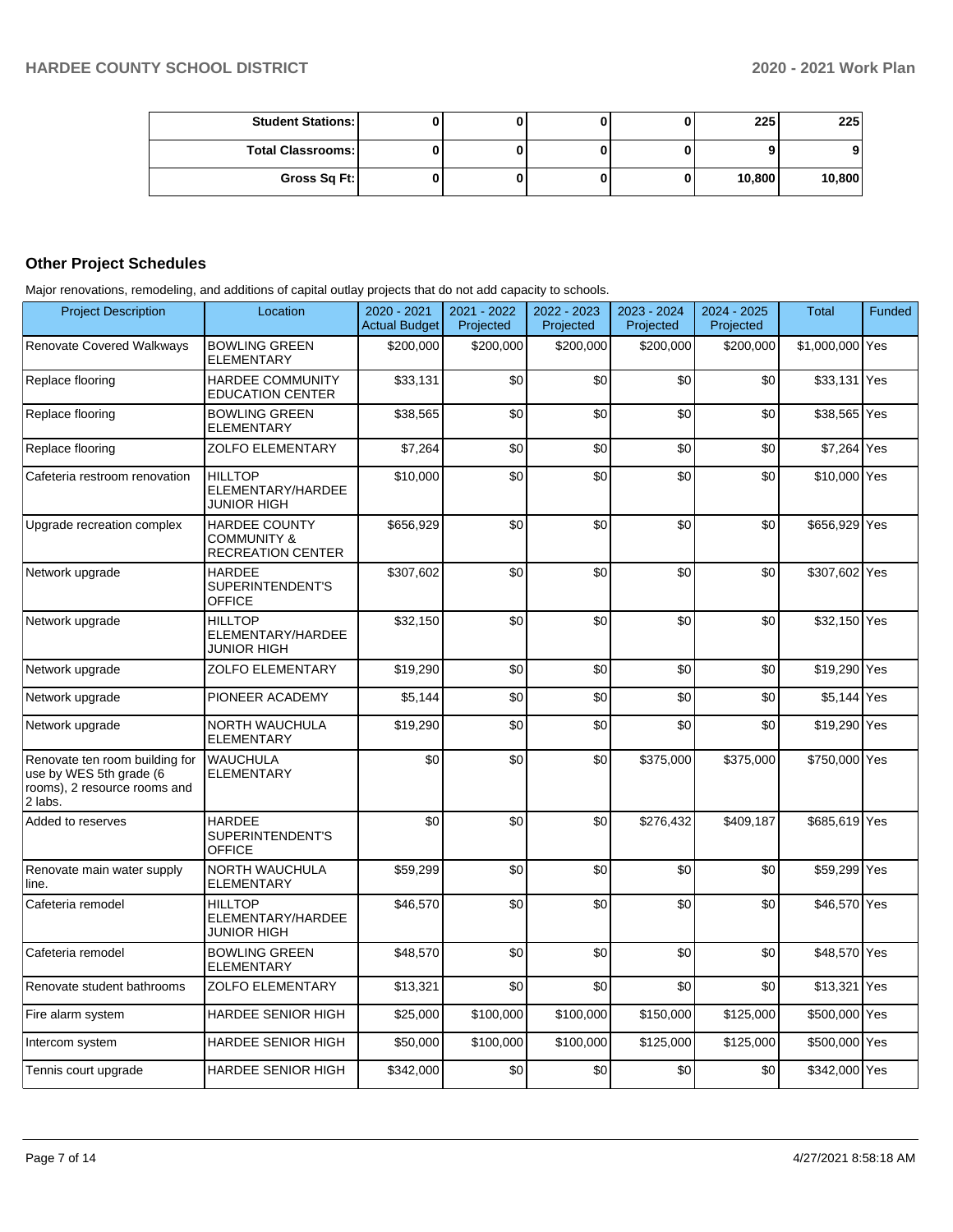## **HARDEE COUNTY SCHOOL DISTRICT 2020 - 2021 Work Plan**

| HVAC phased air handler<br>replacement | HARDEE SENIOR HIGH                         | \$95,000 | \$95,000 | \$95,000 | \$0              | \$0 | \$285,000 Yes |  |
|----------------------------------------|--------------------------------------------|----------|----------|----------|------------------|-----|---------------|--|
| Renovate student bathrooms             | <b>WAUCHULA</b><br><b>ELEMENTARY</b>       | \$75,460 | \$0      | \$0      | \$0 <sub>1</sub> | \$0 | \$75,460 Yes  |  |
| Renovate Bobcat Den                    | <b>WAUCHULA</b><br><b>ELEMENTARY</b>       | \$773    | \$0      | \$0      | \$0              | \$0 | \$773 Yes     |  |
| Fiber trunk and network<br>lupgrade    | <b>WAUCHULA</b><br><b>ELEMENTARY</b>       | \$43,447 | \$0      | \$0      | \$0              | \$0 | \$43,447 Yes  |  |
| Network upgrade                        | <b>HARDEE SENIOR HIGH</b>                  | \$32,150 | \$0      | \$0      | \$0              | \$0 | \$32,150 Yes  |  |
| Replace flooring                       | <b>NORTH WAUCHULA</b><br><b>ELEMENTARY</b> | \$14,534 | \$0      | \$0      | \$0 <sub>1</sub> | \$0 | \$14,534 Yes  |  |
| Network upgrade                        | <b>BOWLING GREEN</b><br>ELEMENTARY         | \$12,860 | \$0      | \$0      | \$0              | \$0 | \$12,860 Yes  |  |

## **Additional Project Schedules**

Any projects that are not identified in the last approved educational plant survey.

Nothing reported for this section.

## **Non Funded Growth Management Project Schedules**

Schedule indicating which projects, due to planned development, that CANNOT be funded from current revenues projected over the next five years.

Nothing reported for this section.

# **Tracking**

## **Capacity Tracking**

| Location                                     | $2020 -$<br><b>2021 Satis.</b><br>Stu. Sta. | Actual<br>$2020 -$<br><b>2021 FISH</b><br>Capacity | Actual<br>$2019 -$<br>2020<br><b>COFTE</b> | # Class<br>Rooms | Actual<br>Average<br>$2020 -$<br>2021 Class<br><b>Size</b> | Actual<br>$2020 -$<br>2021<br><b>Utilization</b> | <b>New</b><br>Stu.<br>Capacity | <b>New</b><br>Rooms to<br>be<br>Added/Re<br>moved | Projected<br>$2024 -$<br>2025<br><b>COFTE</b> | Projected<br>$2024 -$<br>2025<br><b>Utilization</b> | Projected<br>$2024 -$<br>2025 Class<br><b>Size</b> |
|----------------------------------------------|---------------------------------------------|----------------------------------------------------|--------------------------------------------|------------------|------------------------------------------------------------|--------------------------------------------------|--------------------------------|---------------------------------------------------|-----------------------------------------------|-----------------------------------------------------|----------------------------------------------------|
| HARDEE SENIOR HIGH                           | .660                                        | 1,577                                              | 1,309                                      | 69 I             | 19 <sub>1</sub>                                            | 83.00 %                                          | 225                            |                                                   | 1,351                                         | 75.00 %                                             | 17                                                 |
| HARDEE COMMUNITY<br><b>IEDUCATION CENTER</b> |                                             |                                                    |                                            | 0                |                                                            | $0.00 \%$                                        |                                |                                                   |                                               | 0.00%                                               | $\Omega$                                           |
| IBOWLING GREEN<br><b>IELEMENTARY</b>         | 801                                         | 801                                                | 344                                        | 431              | 8                                                          | 43.00 %                                          |                                |                                                   | 308                                           | 38.00 %                                             |                                                    |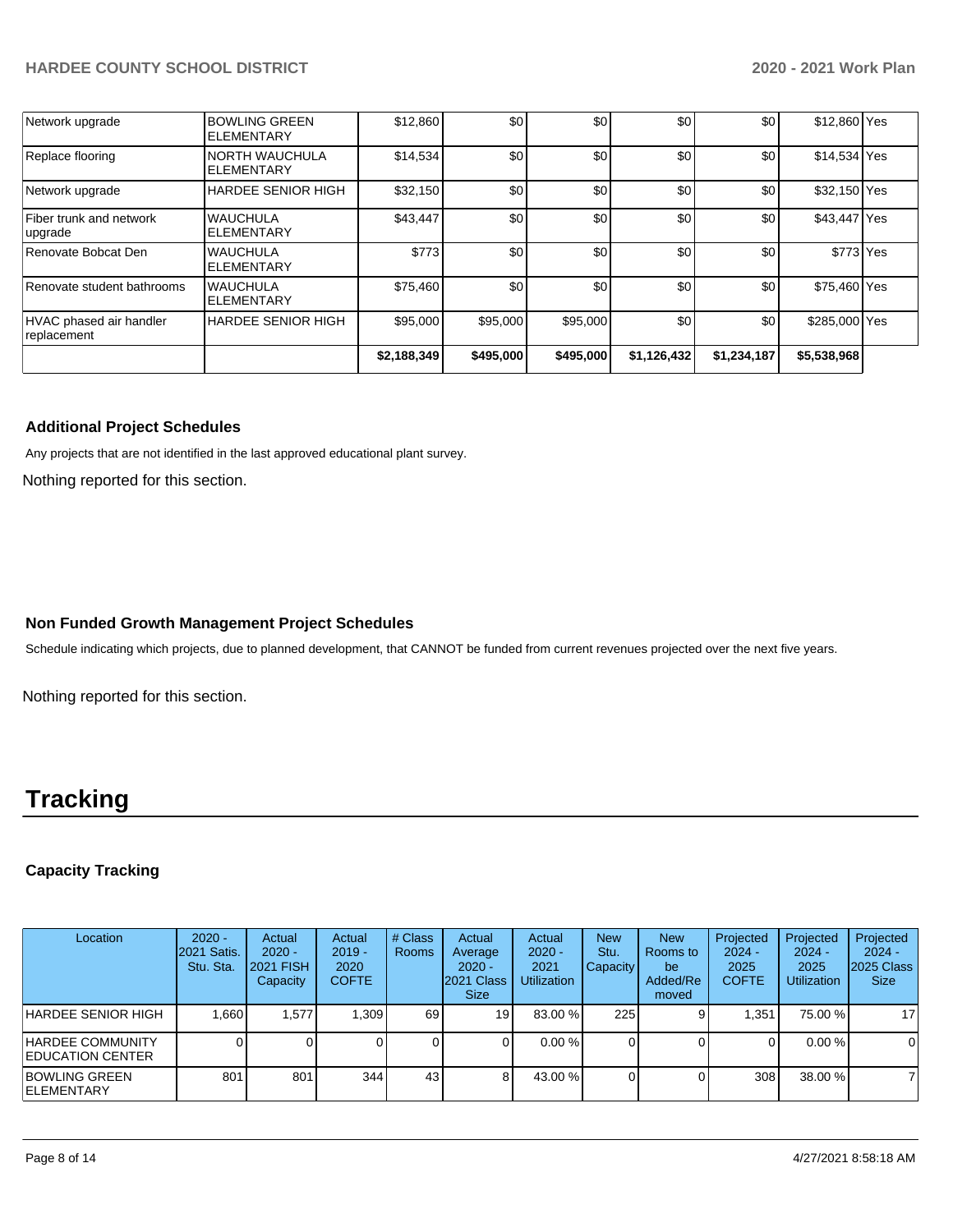| <b>ZOLFO ELEMENTARY</b>                                                     | 683   | 683   | 555   | 37               | 15              | 81.00 % |     | 0        | 497   | 73.00 % | 13 |
|-----------------------------------------------------------------------------|-------|-------|-------|------------------|-----------------|---------|-----|----------|-------|---------|----|
| <b>IWAUCHULA</b><br><b>IELEMENTARY</b>                                      | 1,064 | 1,064 | 645   | 55               | 12 <sub>1</sub> | 61.00 % |     | $\Omega$ | 578   | 54.00 % | 11 |
| <b>INORTH WAUCHULA</b><br><b>IELEMENTARY</b>                                | 648   | 648   | 538   | 36 <sup>1</sup>  | 15              | 83.00 % |     | $\Omega$ | 483   | 75.00 % | 13 |
| <b>HARDEE COUNTY</b><br><b>COMMUNITY &amp;</b><br><b>IRECREATION CENTER</b> |       |       |       | $\Omega$         |                 | 0.00%   |     | $\Omega$ | 0     | 0.00%   | 0  |
| <b>PIONEER ACADEMY</b>                                                      | 116   | 116   | 21    | 5                | 4               | 18.00 % |     | $\Omega$ | 0     | 0.00%   | 0  |
| <b>HILLTOP</b><br><b>IELEMENTARY/HARDEE</b><br>IJUNIOR HIGH                 | 1,969 | 1,772 | 1,566 | 90 <sub>1</sub>  | 17              | 88.00 % |     | $\Omega$ | 1,335 | 75.00 % | 15 |
|                                                                             | 6,941 | 6,661 | 4,978 | 335 <sub>1</sub> | 15              | 74.73%  | 225 | 9        | 4,552 | 66.11 % | 13 |

The COFTE Projected Total (4,552) for 2024 - 2025 must match the Official Forecasted COFTE Total (4,551 ) for 2024 - 2025 before this section can be completed. In the event that the COFTE Projected Total does not match the Official forecasted COFTE, then the Balanced Projected COFTE Table should be used to balance COFTE.

| Projected COFTE for 2024 - 2025 |       |
|---------------------------------|-------|
| Elementary (PK-3)               | 1,421 |
| Middle (4-8)                    | 1,766 |
| High (9-12)                     | 1,365 |
|                                 | 4,551 |

| <b>Grade Level Type</b> | <b>Balanced Projected</b><br>COFTE for 2024 - 2025 |
|-------------------------|----------------------------------------------------|
| Elementary (PK-3)       |                                                    |
| Middle (4-8)            |                                                    |
| High (9-12)             |                                                    |
|                         | 4,552                                              |

## **Relocatable Replacement**

Number of relocatable classrooms clearly identified and scheduled for replacement in the school board adopted financially feasible 5-year district work program.

| Location                        |  | 2020 - 2021   2021 - 2022   2022 - 2023   2023 - 2024   2024 - 2025   Year 5 Total |   |
|---------------------------------|--|------------------------------------------------------------------------------------|---|
| <b>PIONEER ACADEMY</b>          |  |                                                                                    | 6 |
| Total Relocatable Replacements: |  |                                                                                    | 6 |

## **Charter Schools Tracking**

Information regarding the use of charter schools.

Nothing reported for this section.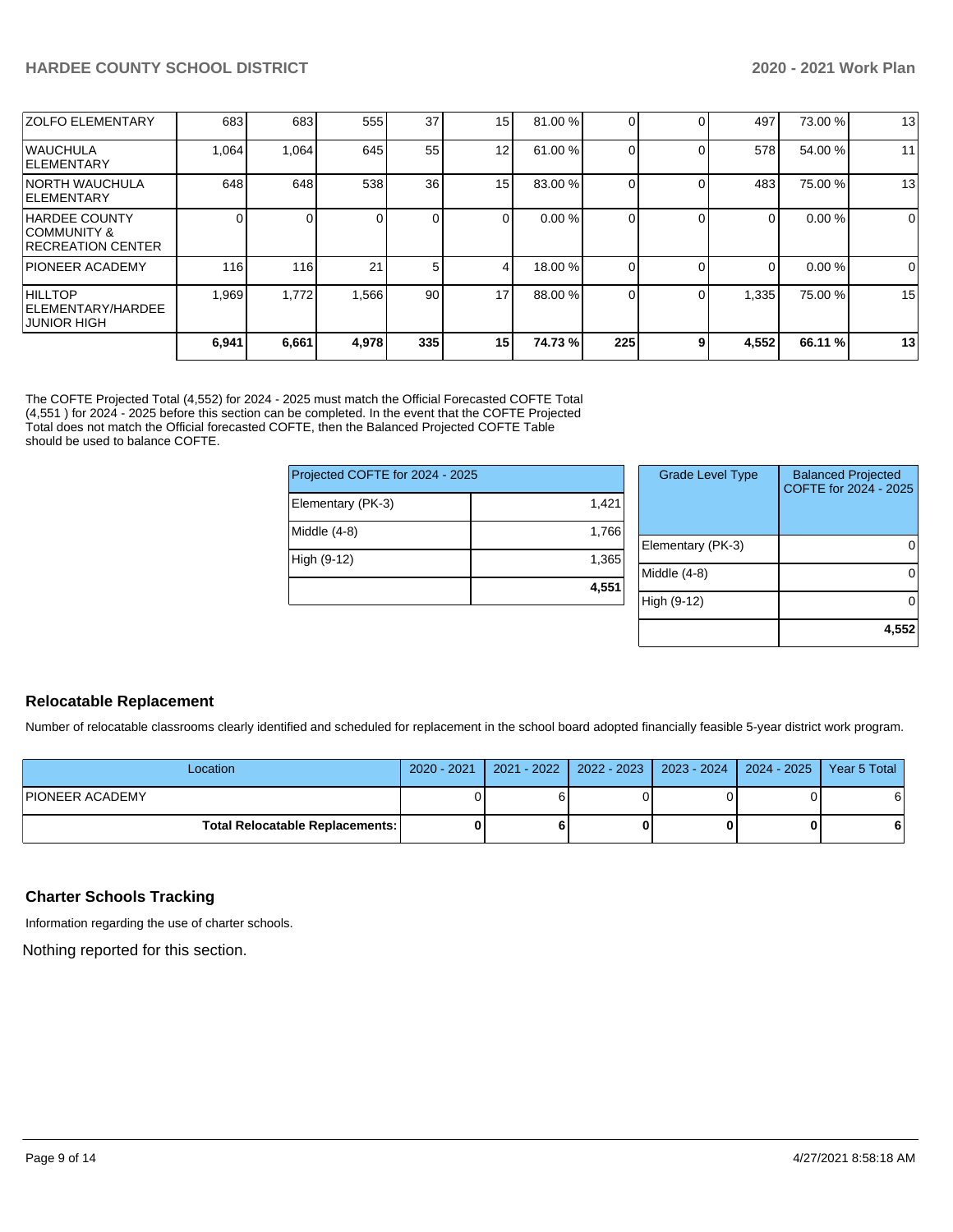## **Special Purpose Classrooms Tracking**

The number of classrooms that will be used for certain special purposes in the current year, by facility and type of classroom, that the district will, 1), not use for educational purposes, and 2), the co-teaching classrooms that are not open plan classrooms and will be used for educational purposes.

| School                                    | <b>School Type</b>                   | # of Elementary<br>K-3 Classrooms | # of Middle 4-8<br><b>Classrooms</b> | # of High $9-12$<br><b>Classrooms</b> | # of $ESE$<br>Classrooms | # of Combo<br><b>Classrooms</b> | Total<br>Classrooms |
|-------------------------------------------|--------------------------------------|-----------------------------------|--------------------------------------|---------------------------------------|--------------------------|---------------------------------|---------------------|
| HILLTOP ELEMENTARY/HARDEE<br>IJUNIOR HIGH | Educational                          |                                   |                                      |                                       |                          |                                 |                     |
| HARDEE SENIOR HIGH                        | Educational                          |                                   |                                      |                                       |                          |                                 |                     |
| BOWLING GREEN ELEMENTARY                  | Educational                          |                                   |                                      |                                       |                          |                                 | 17                  |
| WAUCHULA ELEMENTARY                       | Educational                          |                                   |                                      |                                       |                          |                                 |                     |
| INORTH WAUCHULA<br><b>IELEMENTARY</b>     | Educational                          |                                   |                                      |                                       |                          |                                 |                     |
|                                           | <b>Total Educational Classrooms:</b> | 12                                |                                      |                                       |                          |                                 | 28                  |

| School                               | School Type | $\parallel \#$ of Elementary $\parallel \#$ of Middle 4-8 $\parallel \#$ of High 9-12<br><b>K-3 Classrooms</b> | <b>Classrooms</b> | <b>Classrooms</b> | # of $ESE$<br><b>Classrooms</b> | # of Combo<br><b>Classrooms</b> | Total<br><b>Classrooms</b> |
|--------------------------------------|-------------|----------------------------------------------------------------------------------------------------------------|-------------------|-------------------|---------------------------------|---------------------------------|----------------------------|
| <b>Total Co-Teaching Classrooms:</b> |             |                                                                                                                |                   |                   |                                 | 01                              | 0                          |

### **Infrastructure Tracking**

**Necessary offsite infrastructure requirements resulting from expansions or new schools. This section should include infrastructure information related to capacity project schedules and other project schedules (Section 4).** 

Not Specified

**Proposed location of planned facilities, whether those locations are consistent with the comprehensive plans of all affected local governments, and recommendations for infrastructure and other improvements to land adjacent to existing facilities. Provisions of 1013.33(12), (13) and (14) and 1013.36** must be addressed for new facilities planned within the 1st three years of the plan (Section 5).

Not Specified

**Consistent with Comp Plan?** No

### **Net New Classrooms**

The number of classrooms, by grade level and type of construction, that were added during the last fiscal year.

| List the net new classrooms added in the 2019 - 2020 fiscal year.                                                                                       |                              |                            |                                |                                                                        | List the net new classrooms to be added in the 2020 - 2021 fiscal<br>year. |                            |                                |                        |
|---------------------------------------------------------------------------------------------------------------------------------------------------------|------------------------------|----------------------------|--------------------------------|------------------------------------------------------------------------|----------------------------------------------------------------------------|----------------------------|--------------------------------|------------------------|
| "Classrooms" is defined as capacity carrying classrooms that are added to increase<br>capacity to enable the district to meet the Class Size Amendment. |                              |                            |                                | Totals for fiscal year 2020 - 2021 should match totals in Section 15A. |                                                                            |                            |                                |                        |
| Location                                                                                                                                                | $2019 - 2020$ #<br>Permanent | $2019 - 2020$ #<br>Modular | $2019 - 2020$ #<br>Relocatable | $2019 - 2020$<br>Total                                                 | $2020 - 2021$ #<br>Permanent                                               | $2020 - 2021$ #<br>Modular | $2020 - 2021$ #<br>Relocatable | $2020 - 2021$<br>Total |
| Elementary (PK-3)                                                                                                                                       |                              |                            |                                |                                                                        |                                                                            |                            |                                |                        |
| Middle (4-8)                                                                                                                                            |                              |                            |                                |                                                                        |                                                                            |                            |                                | 0                      |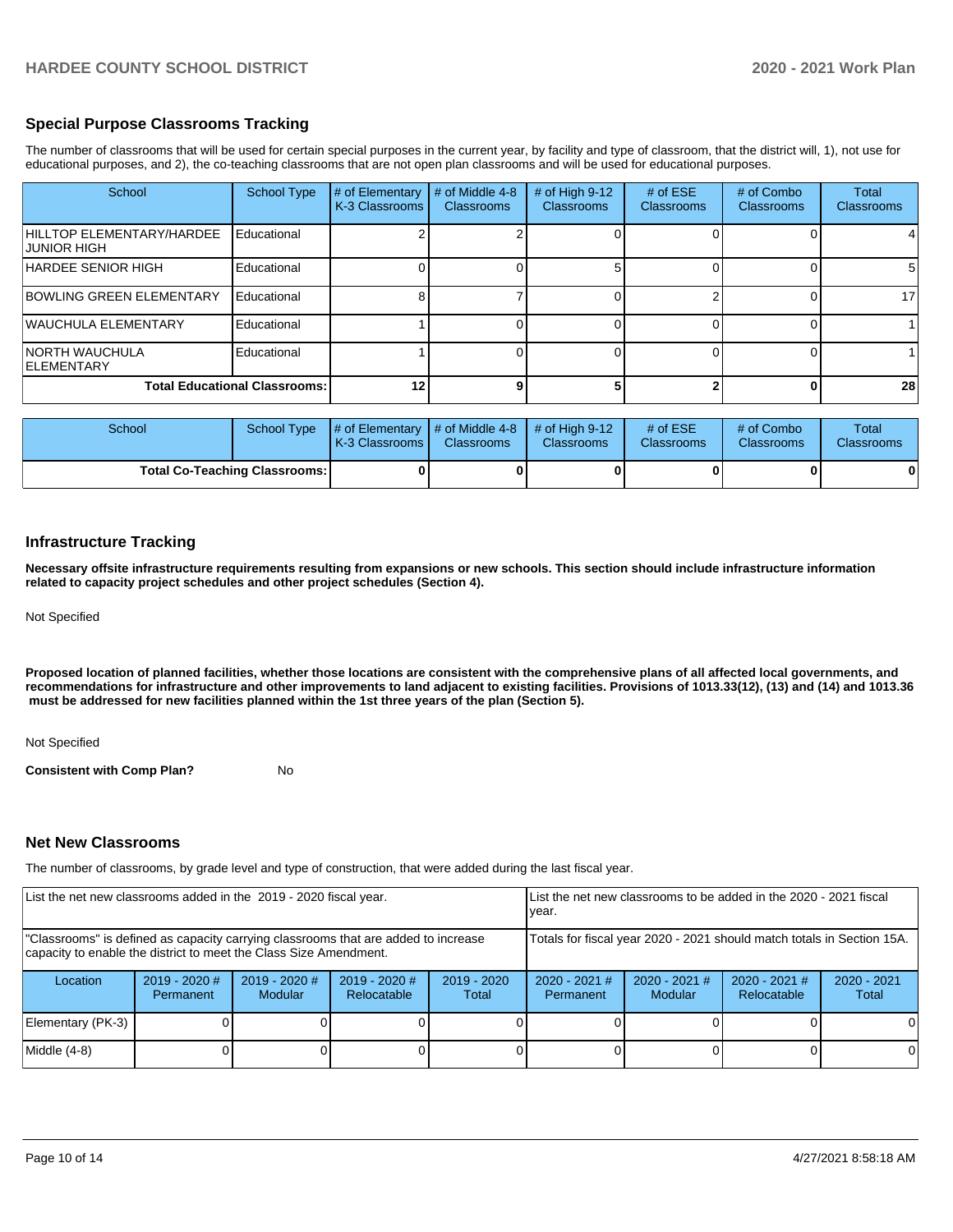| High (9-12) |  |  |  |   | $\cdot$ |
|-------------|--|--|--|---|---------|
|             |  |  |  | u |         |

## **Relocatable Student Stations**

Number of students that will be educated in relocatable units, by school, in the current year, and the projected number of students for each of the years in the workplan.

| <b>Site</b>                                                       | $2020 - 2021$ | $2021 - 2022$ | $2022 - 2023$ | $2023 - 2024$ | 2024 - 2025 | 5 Year Average |
|-------------------------------------------------------------------|---------------|---------------|---------------|---------------|-------------|----------------|
| HILLTOP ELEMENTARY/HARDEE JUNIOR HIGH                             | 44            |               |               |               | 0           | 9              |
| IHARDEE SENIOR HIGH                                               | 250           | 200           | 200           | 200           | 200         | 210            |
| HARDEE COMMUNITY EDUCATION CENTER                                 |               |               |               |               | 0           | $\Omega$       |
| <b>BOWLING GREEN ELEMENTARY</b>                                   | 144           | 72            | 72            | 72            | 72          | 86             |
| <b>IZOLFO ELEMENTARY</b>                                          |               |               |               |               | 0           | $\overline{0}$ |
| <b>WAUCHULA ELEMENTARY</b>                                        | 108           | 54            | 54            | 54            | 54          | 65             |
| <b>INORTH WAUCHULA ELEMENTARY</b>                                 |               |               |               |               | 0           | $\overline{0}$ |
| <b>IPIONEER ACADEMY</b>                                           | 116           |               |               |               | $\Omega$    | 23             |
| <b>HARDEE COUNTY COMMUNITY &amp; RECREATION</b><br><b>ICENTER</b> |               |               |               |               | $\Omega$    | $\Omega$       |

| Totals for HARDEE COUNTY SCHOOL DISTRICT          |       |       |       |       |            |       |
|---------------------------------------------------|-------|-------|-------|-------|------------|-------|
| Total students in relocatables by year.           | 662   | 326   | 326   | 326   | <b>326</b> | 393   |
| Total number of COFTE students projected by year. | 4.931 | 4.868 | 4.786 | 4.684 | 4,551      | 4.764 |
| Percent in relocatables by year.                  | 13 %  | 7%1   | 7%1   | 7 %   | 7 % I      | 8%    |

## **Leased Facilities Tracking**

Exising leased facilities and plans for the acquisition of leased facilities, including the number of classrooms and student stations, as reported in the educational plant survey, that are planned in that location at the end of the five year workplan.

| Location                                               | # of Leased<br>Classrooms 2020 -<br>2021 | <b>FISH Student</b><br><b>Stations</b> | Owner | # of Leased<br>Classrooms 2024 -<br>2025 | <b>FISH Student</b><br><b>Stations</b> |
|--------------------------------------------------------|------------------------------------------|----------------------------------------|-------|------------------------------------------|----------------------------------------|
| HARDEE SENIOR HIGH                                     |                                          |                                        |       | O                                        |                                        |
| <b>BOWLING GREEN ELEMENTARY</b>                        |                                          | O                                      |       | 0                                        | <sup>0</sup>                           |
| <b>ZOLFO ELEMENTARY</b>                                |                                          |                                        |       | 0                                        | <sup>0</sup>                           |
| <b>WAUCHULA ELEMENTARY</b>                             |                                          | 0                                      |       | 0                                        | 0                                      |
| INORTH WAUCHULA ELEMENTARY                             |                                          | 0                                      |       | 0                                        | <sup>0</sup>                           |
| HARDEE COUNTY COMMUNITY & RECREATION<br><b>ICENTER</b> |                                          |                                        |       | 0                                        | <sup>0</sup>                           |
| <b>PIONEER ACADEMY</b>                                 |                                          |                                        |       | 0                                        |                                        |
| HILLTOP ELEMENTARY/HARDEE JUNIOR HIGH                  |                                          |                                        |       | 0                                        | <sup>0</sup>                           |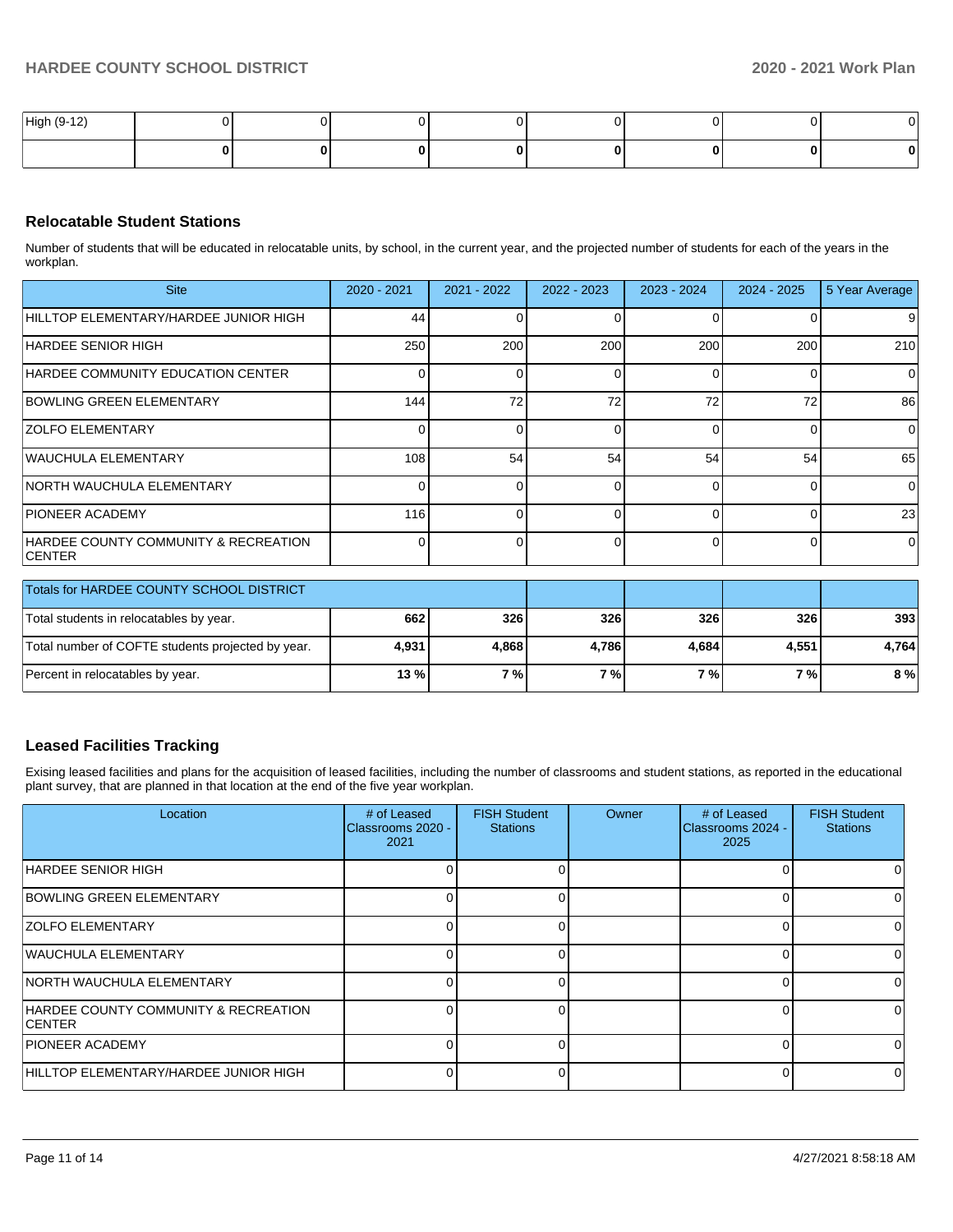| HARDEE COMMUNITY EDUCATION CENTER |  |  |  |
|-----------------------------------|--|--|--|
|                                   |  |  |  |

#### **Failed Standard Relocatable Tracking**

Relocatable units currently reported by school, from FISH, and the number of relocatable units identified as 'Failed Standards'.

Nothing reported for this section.

# **Planning**

#### **Class Size Reduction Planning**

**Plans approved by the school board that reduce the need for permanent student stations such as acceptable school capacity levels, redistricting, busing, year-round schools, charter schools, magnet schools, public-private partnerships, multitrack scheduling, grade level organization, block scheduling, or other alternatives.**

All elementary schools in Hardee County are designated as public schools of choice with controlled open enrollment.

Hardee County School Board remodeled building #8 for five classrooms at Wauchula Elementary. The building had been used at the adjacent old Jr. High campus. If needed, the Board could authorize remodeling building #10 (6 classrooms, 2 resource rooms and 2 labs) to increase capacity at Wauchula Elementary. Building #10 is currently vacant at the adjacent old Jr. High campus.

### **School Closure Planning**

**Plans for the closure of any school, including plans for disposition of the facility or usage of facility space, and anticipated revenues.** 

Hardee County School Board plans to convert Pioneer Career Academy from a traditional on-site alternative school to a virtual alternative school. During 2020- 21, staff will report to a District office instead of the Pioneer Career Academy site.

# **Long Range Planning**

### **Ten-Year Maintenance**

District projects and locations regarding the projected need for major renovation, repair, and maintenance projects within the district in years 6-10 beyond the projects plans detailed in the five years covered by the work plan.

Nothing reported for this section.

**Ten-Year Capacity**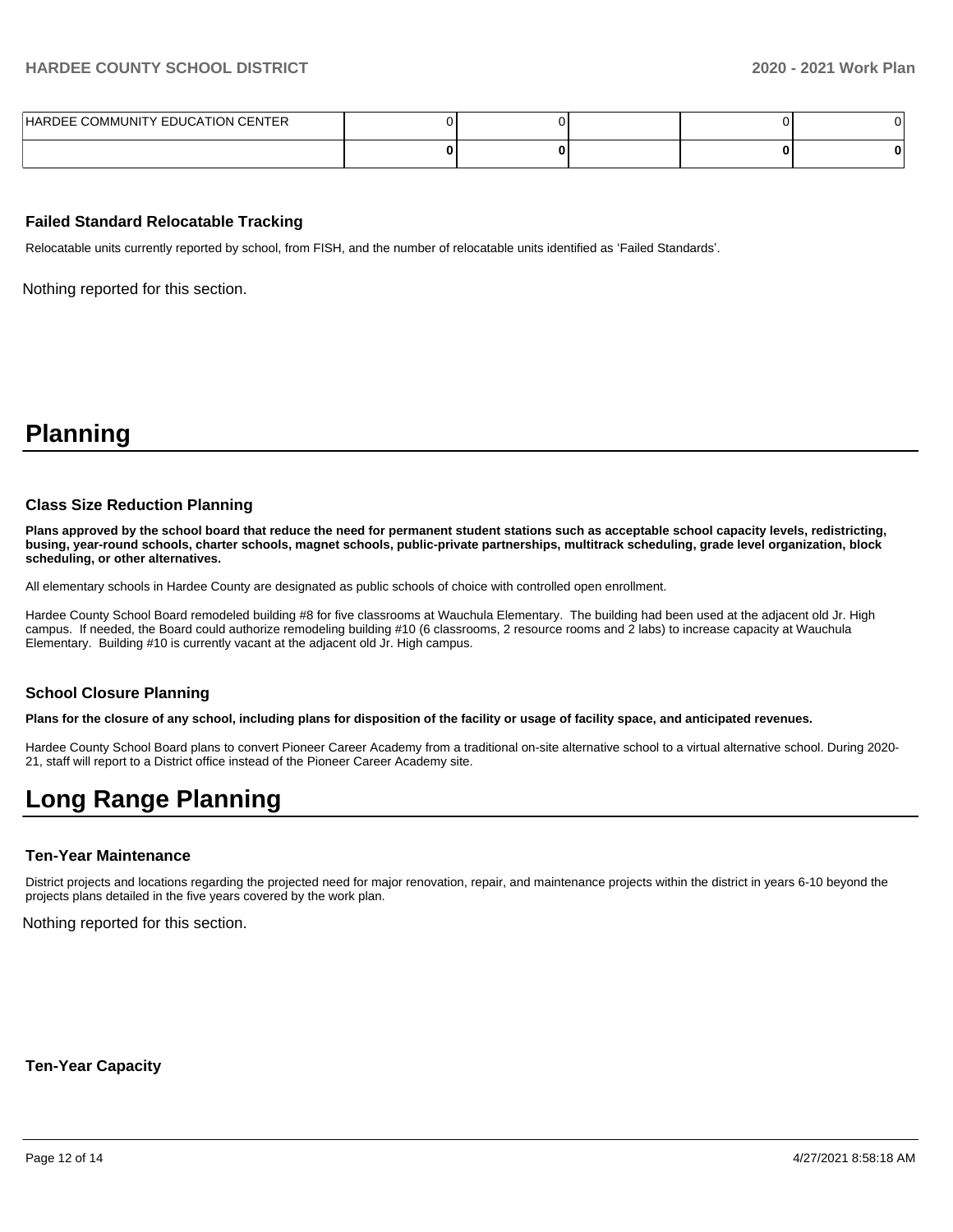Schedule of capital outlay projects projected to ensure the availability of satisfactory student stations for the projected student enrollment in K-12 programs for the future 5 years beyond the 5-year district facilities work program.

Nothing reported for this section.

## **Ten-Year Planned Utilization**

Schedule of planned capital outlay projects identifying the standard grade groupings, capacities, and planned utilization rates of future educational facilities of the district for both permanent and relocatable facilities.

| <b>Grade Level Projections</b>  | <b>FISH</b><br><b>Student</b><br><b>Stations</b> | Actual 2019 -<br><b>2020 FISH</b><br>Capacity | Actual<br>$2019 -$<br>2020<br><b>COFTE</b> | Actual 2019 - 2020<br><b>Utilization</b> | Actual 2020 - 2021 / 2029 - 2030 new<br>Student Capacity to be added/removed | Projected 2029<br>2030 COFTE | Projected 2029 -<br>2030 Utilization |
|---------------------------------|--------------------------------------------------|-----------------------------------------------|--------------------------------------------|------------------------------------------|------------------------------------------------------------------------------|------------------------------|--------------------------------------|
| Elementary - District<br>Totals | 3,196                                            | 3,196                                         | 2,081.85                                   | 65.14 %                                  |                                                                              | 1.918                        | 60.01 %                              |
| Middle - District Totals        | 1.969                                            | 1,772                                         | ,565.69                                    | 88.37 %                                  |                                                                              | 953                          | 53.78 %                              |
| High - District Totals          | 1.660                                            | 1,577                                         | ,309.02                                    | 83.01 %                                  |                                                                              | 1.192                        | 75.59 %                              |
| Other - ESE, etc                | 784                                              | 116                                           | 20.96                                      | 18.10 %                                  |                                                                              |                              | 0.00%                                |
|                                 | 7,609                                            | 6,661                                         | 4.977.52                                   | 74.73%                                   |                                                                              | 4,063                        | 61.00 %                              |

**Combination schools are included with the middle schools for student stations, capacity, COFTE and utilization purposes because these facilities all have a 90% utilization factor. Use this space to explain or define the grade groupings for combination schools.** 

No comments to report.

#### **Ten-Year Infrastructure Planning**

**Proposed Location of Planned New, Remodeled, or New Additions to Facilities in 06 thru 10 out years (Section 28).**

Nothing reported for this section.

Plans for closure of any school, including plans for disposition of the facility or usage of facility space, and anticipated revenues in the 06 thru 10 out **years (Section 29).**

Nothing reported for this section.

#### **Twenty-Year Maintenance**

District projects and locations regarding the projected need for major renovation, repair, and maintenance projects within the district in years 11-20 beyond the projects plans detailed in the five years covered by the work plan.

Nothing reported for this section.